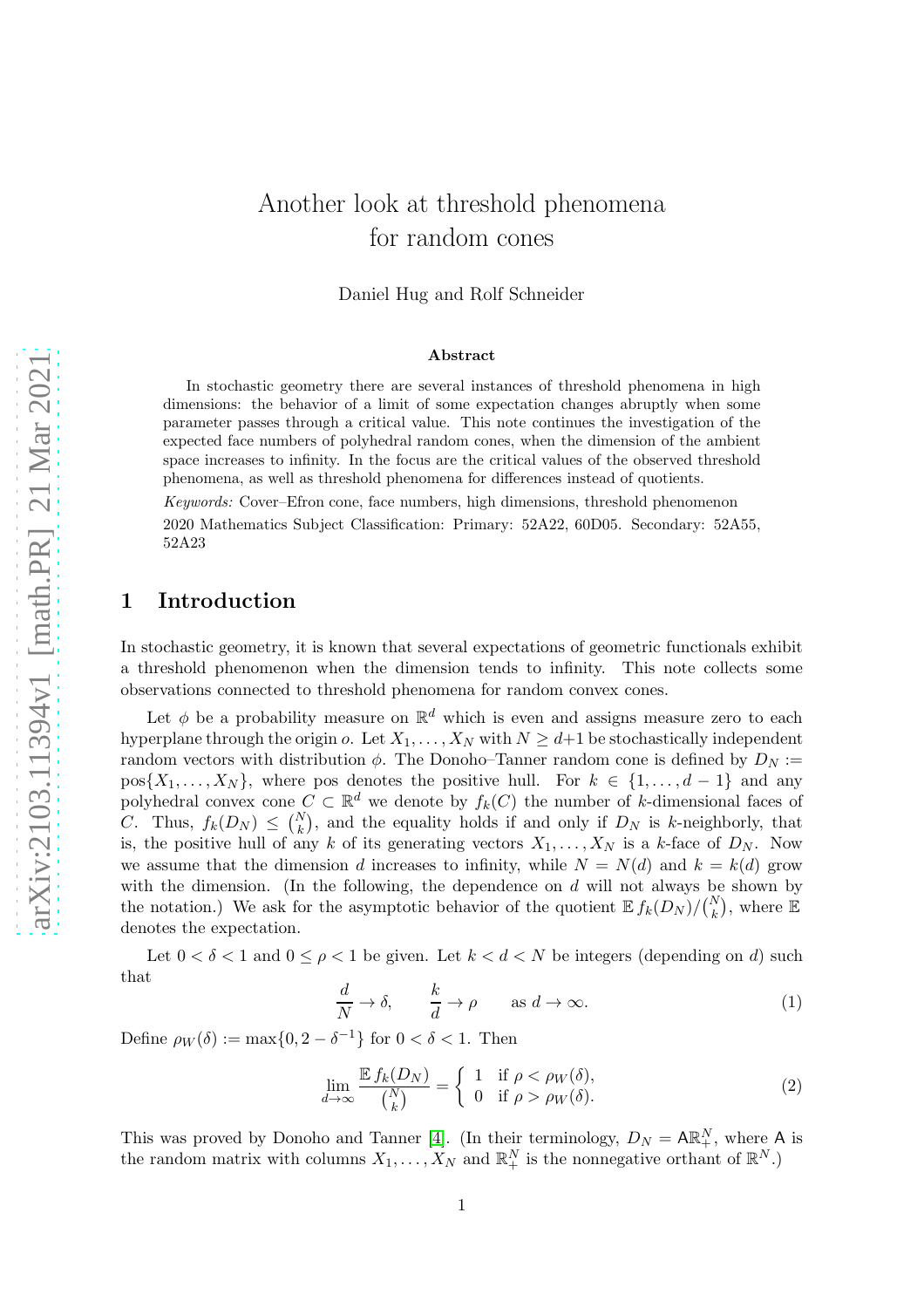A similar result holds for the Cover–Efron cones, which are random cones with a different distribution, introduced earlier (see Cover and Efron [\[2\]](#page-13-1)). With random vectors  $X_1, \ldots, X_N$ as above, let  $C_N$  be the random cone defined as  $pos{X_1, \ldots, X_N}$ , under the condition that this positive hull is different from  $\mathbb{R}^d$ . The following was proved by Hug and Schneider [\[7\]](#page-13-2). If [\(1\)](#page-0-0) holds, then

<span id="page-1-0"></span>
$$
\lim_{d \to \infty} \frac{\mathbb{E} f_k(C_N)}{\binom{N}{k}} = \begin{cases} 1 & \text{if } \rho < \rho_W(\delta), \\ 0 & \text{if } \rho > \rho_W(\delta). \end{cases} \tag{3}
$$

The similarity to [\(2\)](#page-0-1) is partially plausible, due to the fact that the probability of the event  $\{pos\{X_1, \ldots, X_N\} \neq \mathbb{R}^d\}$  becomes exponentially small as  $d \to \infty$ , but only partially (the proof is more complicated).

If the number k remains fixed, then we no longer have such a sharp threshold as above. The following was also proved in [\[7\]](#page-13-2). If  $\frac{d}{N} \to \delta$  as  $d \to \infty$  with a number  $\delta \in [0,1]$  and if  $k \in \mathbb{N}$  is fixed, then

<span id="page-1-1"></span>
$$
\lim_{d \to \infty} \frac{\mathbb{E} f_k(C_N)}{\binom{N}{k}} = \begin{cases} 1 & \text{if } 1/2 < \delta \le 1, \\ (2\delta)^k & \text{if } 0 \le \delta < 1/2. \end{cases} \tag{4}
$$

In [\(2\)](#page-0-1) and [\(3\)](#page-1-0), the asymptotic behavior changes abruptly when a certain threshold is passed. In [\(4\)](#page-1-1), a change (from the constant 1 to a limit depending on  $\delta$ ) is still visible.

The question arises (of interest from a theoretical point of view, though irrelevant for applications as in  $[4]$  or  $[1]$ ) what precisely happens at the thresholds. The first part of the following is concerned with this question. It turns out that here a monotonicity property of the quotient  $\mathbb{E} f_k(C_N)/\binom{N}{k}$  as a function of N is useful, and this will be proved in Theorem [1.](#page-2-0) This monotonicity may be of independent interest. Here it allows us to give an elementary proof that the limit in [\(4\)](#page-1-1) is equal to 1 also for  $\delta = \frac{1}{2}$  $\frac{1}{2}$ . Curiously, none of the proofs given in [\[7\]](#page-13-2) for  $\delta < 1/2$  or  $\delta > 1/2$  extends to include the case  $\delta = 1/2$ , so a different argument is required. A proof using deeper deviation results from probability theory was given by Godland, Kabluchko and Thäle [\[5,](#page-13-4) Theorem 4.1].

Using the monotonicity proved in Theorem [1,](#page-2-0) we can also supplement the asymptotic relations [\(3\)](#page-1-0) for the Cover–Efron cones by a description of the case  $\rho = \rho_W(\delta)$ ; see Theorem [2.](#page-5-0) For the Donoho–Tanner cones, corresponding results are an immediate consequence of Propositions 1 and 2 in Section [5,](#page-4-0) concerning the so-called Wendel probabilities.

Whereas [\(2\)](#page-0-1) deals with the quotient  $\mathbb{E} f_k(D_N)/\binom{N}{k}$ , also the difference  $\binom{N}{k} - \mathbb{E} f_k(D_N)$ exhibits a threshold phenomenon, though with a considerably smaller critical value. This will be treated in Section [6,](#page-9-0) also for the random cones  $C_N$ .

# 2 Preliminaries

The expectations  $E f_k(D_N)$ ,  $E f_k(C_N)$  can be expressed in terms of the Wendel probabilities, which will be defined next. Let  $X_1, \ldots, X_N$  be as above. We define the probability

$$
P_{d,N} := \mathbb{P}\left(o \notin \mathrm{conv}\{X_1,\ldots,X_N\}\right) = \mathbb{P}\left(\mathrm{pos}\{X_1,\ldots,X_N\} \neq \mathbb{R}^d\right),\,
$$

where o denotes the origin of  $\mathbb{R}^d$ . The second equality follows from the fact that almost surely  $X_1, \ldots, X_N$  are in general position and span  $\mathbb{R}^d$  linearly. We call the numbers  $P_{d,N}$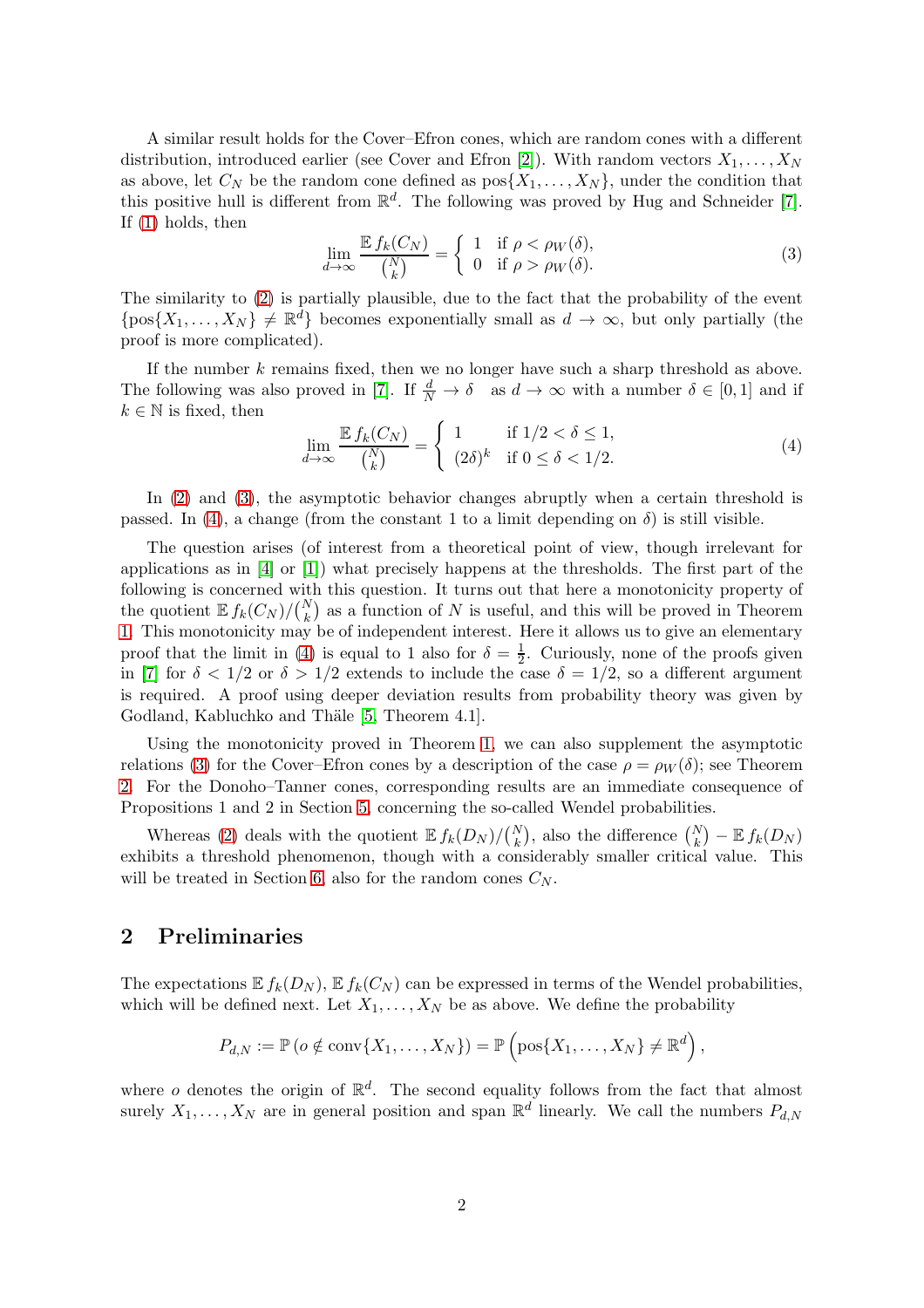the *Wendel probabilities*, since they were first explicitly determined by Wendel [\[10\]](#page-13-5) (the proof is reproduced in [\[9,](#page-13-6) 8.2.1]). The result is that

<span id="page-2-4"></span>
$$
P_{d,N} = \frac{C(N,d)}{2^N}, \qquad C(N,d) := 2\sum_{i=0}^{d-1} \binom{N-1}{i}.
$$
 (5)

Thus, if  $\xi_N$  denotes a random variable which has the binomial distribution with parameters  $N$  and  $1/2$ , so that

$$
\mathbb{P}(\xi_N = k) = \frac{1}{2^N} \binom{N}{k} \quad \text{and} \quad \mathbb{P}(\xi_N \le k) = \frac{1}{2^N} \sum_{i=0}^k \binom{N}{i},
$$

then

<span id="page-2-1"></span>
$$
P_{d,N} = \mathbb{P}(\xi_{N-1} \le d-1). \tag{6}
$$

We have

<span id="page-2-5"></span>
$$
\frac{\mathbb{E} f_k(D_N)}{\binom{N}{k}} = P_{d-k,N-k},\tag{7}
$$

as shown by Donoho and Tanner [\[4,](#page-13-0) Thm. 1.6], and

<span id="page-2-3"></span>
$$
\frac{\mathbb{E} f_k(C_N)}{\binom{N}{k}} = \frac{P_{d-k,N-k}}{P_{d,N}};
$$
\n(8)

see  $[2, (3.3)]$  or  $[6, (27)]$ . Together with  $(6)$ , this is the reason why limit theorems and deviation results from probability theory can be applied to treat the asymptotic behavior of  $E f_k(D_N)$  and  $E f_k(C_N)$ .

# 3 Monotonicity of the quotient

In stochastic geometry, monotonicity of expected face numbers is not always so easy to predict or to establish as one might expect; we mention [\[3\]](#page-13-8) as one example. In the following, we deal with the quotient  $\mathbb{E} f_k(C_N)/\binom{N}{k}$  as a function of N.

<span id="page-2-0"></span>**Theorem 1.** *If*  $N > d > k$ *, then* 

$$
\frac{\mathbb{E} f_k(C_{N+1})}{\binom{N+1}{k}} < \frac{\mathbb{E} f_k(C_N)}{\binom{N}{k}}.
$$

*Proof.* Let  $d, N, k \in \mathbb{N}$  with  $N > d > k$  be given. We define

$$
S_j := \sum_{i=0}^{d-j-2} \binom{N-j-1}{i} \quad \text{for } j = 0, \dots, k-1,
$$

where  $d$  and  $N$  remain fixed and hence are not shown by the notation. Moreover, we set  $S_j := 0$  for  $j \geq d-1$ . First we show that

<span id="page-2-2"></span>
$$
\frac{S_{j+1}}{\binom{N-j-2}{d-j-2}} < \frac{S_j}{\binom{N-j-1}{d-j-1}}\tag{9}
$$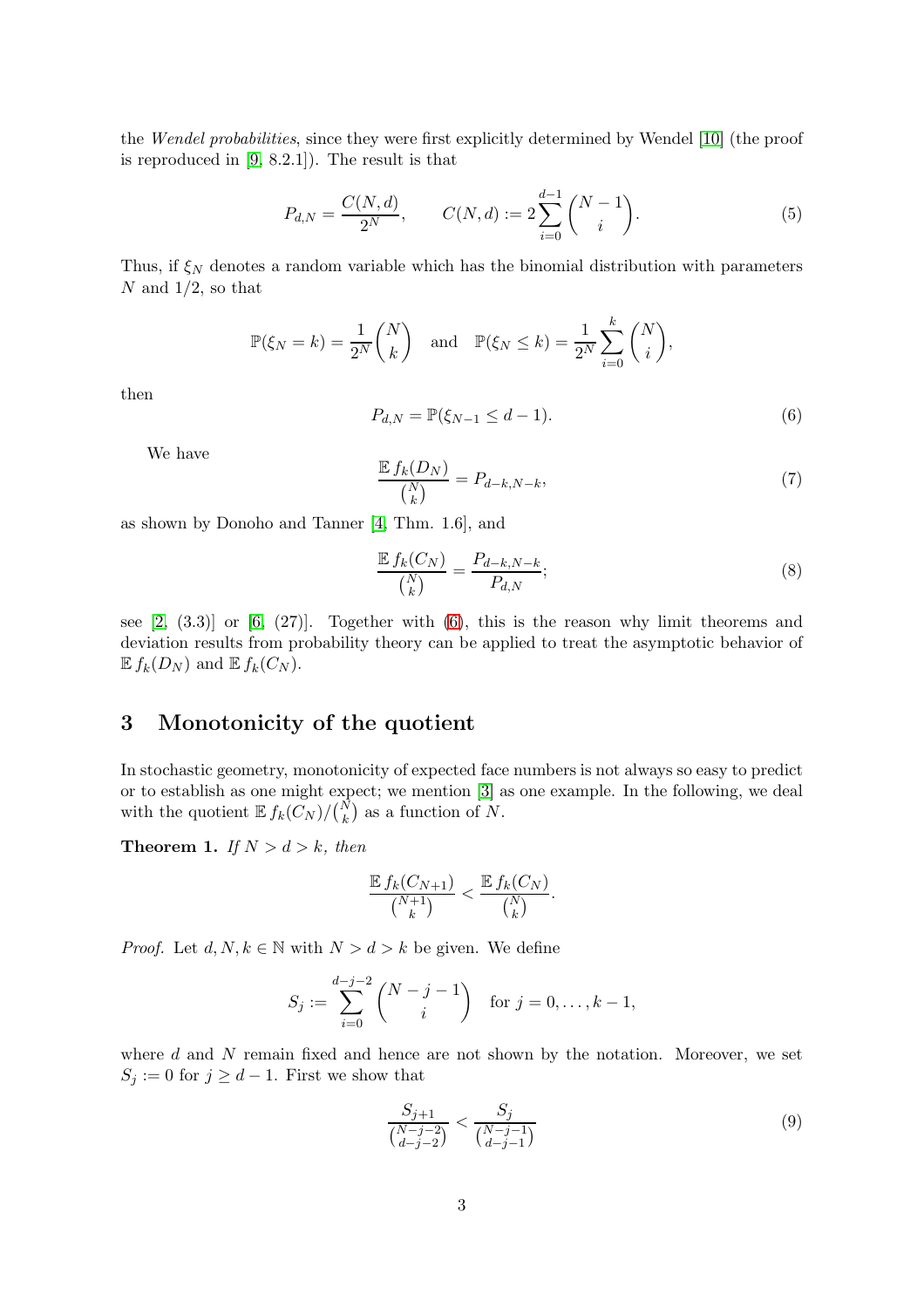for  $j \leq d-2$ . For the proof, we use

<span id="page-3-1"></span>
$$
\sum_{i=0}^{p} \binom{M+1}{i} = 2 \sum_{i=0}^{p-1} \binom{M}{i} + \binom{M}{p},\tag{10}
$$

with  $M = N - j - 2$  and  $p = d - j - 2$ , to get

$$
S_j = \sum_{i=0}^{d-j-2} {N-j-1 \choose i} = 2 \sum_{i=0}^{d-j-3} {N-j-2 \choose i} + {N-j-2 \choose d-j-2}
$$
  
=  $2S_{j+1} + {N-j-2 \choose d-j-2}.$ 

Thus, [\(9\)](#page-2-2) is equivalent to

$$
\binom{\binom{N-j-1}{d-j-1}}{\binom{N-j-2}{d-j-2}}S_{j+1} < 2S_{j+1} + \binom{N-j-2}{d-j-2},
$$

which is equivalent to

$$
\frac{N-2d+j+1}{d-j-1}S_{j+1} < \binom{N-j-2}{d-j-2}.
$$

If  $N - 2d + j \leq -1$ , then this holds trivially. Hence, assume that  $N - 2d + j \geq 0$ . Then the previous relation is equivalent to

<span id="page-3-0"></span>
$$
\frac{S_{j+1}}{\binom{N-j-2}{d-j-2}} < \frac{d-j-1}{N-2d+j+1}.\tag{11}
$$

From [\[7,](#page-13-2) Lemma 3(a)] with  $n = N - j - 2$  and  $m = d - j - 3$  if  $d - j - 2 > 0$  (the assumption  $2m < n+1$  is satisfied since  $N - 2d + j \ge 0$ ) we obtain

$$
\frac{S_{j+1}}{\binom{N-j-2}{d-j-2}} \le \frac{d-j-2}{N-d+1} \cdot \frac{N-d+2}{N-2d+j+5} \le \frac{d-j-2}{N-d+1} \cdot \frac{N-d+2}{N-2d+j+1}.
$$

If  $d - j - 2 = 0$ , this inequality holds trivially (note that  $S_{j+1} = 0$  in that case). Since  $N - 2d + j \geq 0$ , the right side is strictly smaller than the right side of [\(11\)](#page-3-0). This proves [\(9\)](#page-2-2).

Now we recall from [\(8\)](#page-2-3) and [\(5\)](#page-2-4) that

$$
g_k(N) := \frac{\mathbb{E} f_k(C_N)}{\binom{N}{k}} = 2^k \frac{C(N-k, d-k)}{C(N, d)} = 2^k \frac{\sum_{i=0}^{d-k-1} \binom{N-k-1}{i}}{\sum_{i=0}^{d-1} \binom{N-1}{i}}.
$$

We write this as

$$
g_k(N) = 2^k \frac{S_k + {N-k-1 \choose d-k-1}}{S_0 + {N-1 \choose d-1}}.
$$

Using [\(10\)](#page-3-1) again, we obtain

$$
g_k(N+1) = 2^k \frac{\sum_{i=0}^{d-k-1} {N-k \choose i}}{\sum_{i=0}^{d-1} {N \choose i}} = 2^k \frac{2^{\sum_{i=0}^{d-k-2} {N-k-1 \choose i} + {N-k-1 \choose d-k-1}}}{2^{\sum_{i=0}^{d-2} {N-1 \choose i} + {N-1 \choose d-1}}}
$$
  
= 
$$
2^k \frac{2S_k + {N-k-1 \choose d-k-1}}{2S_0 + {N-1 \choose d-1}}
$$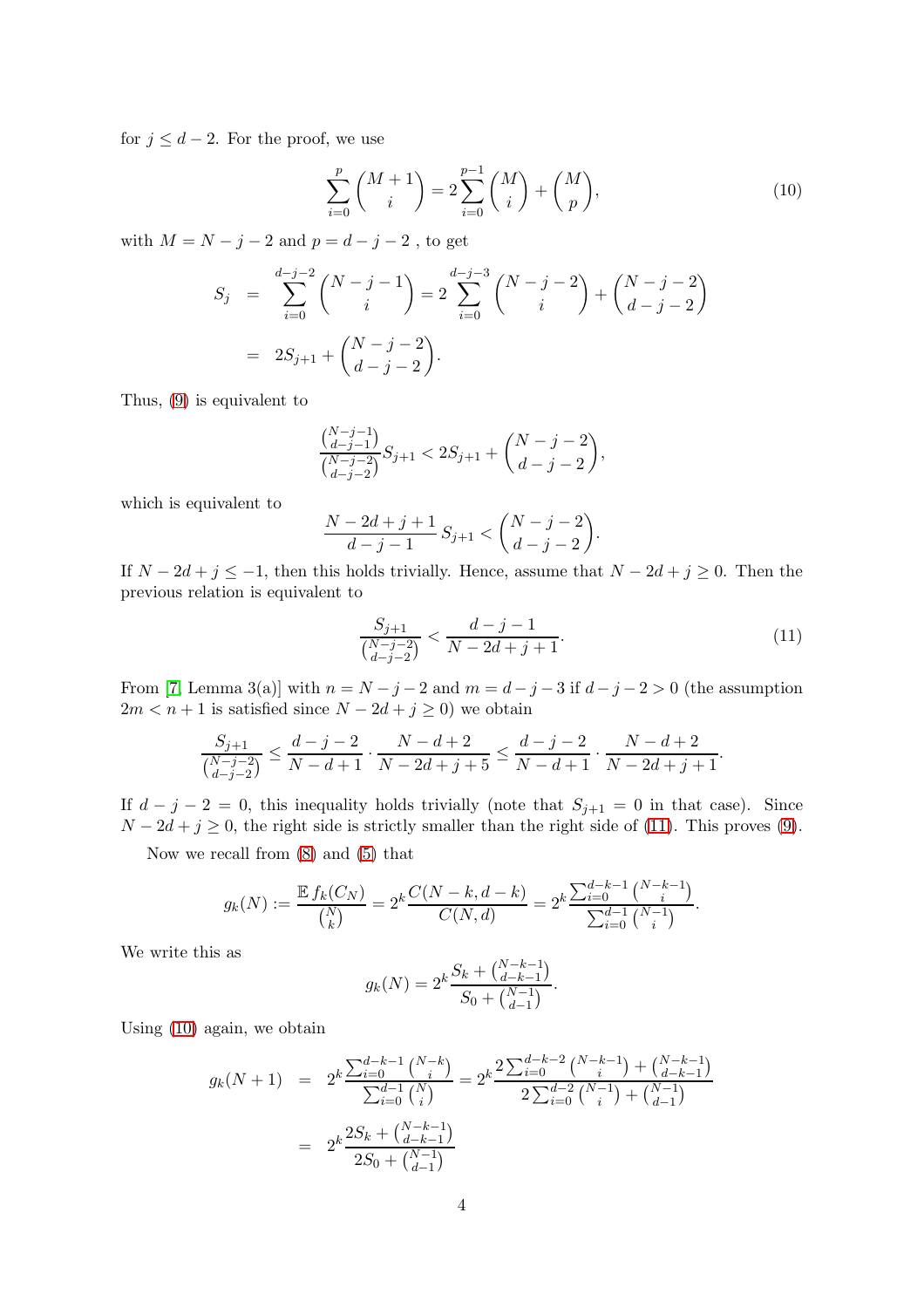(recalling that  $S_k$  is defined with the fixed number N). Therefore,  $g_k(N+1) < g_k(N)$  holds if and only if

$$
\frac{S_k}{\binom{N-k-1}{d-k-1}} < \frac{S_0}{\binom{N-1}{d-1}}.\tag{12}
$$

But this follows from the inequality [\(9\)](#page-2-2) by induction. The proof is complete.

We remark that from  $N \geq d+1$  and Theorem [1](#page-2-0) it follows that  $g_k(N) \leq g_k(d+1)$ , hence

$$
\frac{\mathbb{E} f_k(C_N)}{\binom{N}{k}} \le \frac{2^d - 2^k}{2^d - 1},
$$

where equality holds if and only if  $N = d + 1$ .

# 4 The missing case in [\(4\)](#page-1-1).

Under the assumption that  $\frac{d}{N} \to \frac{1}{2}$  as  $d \to \infty$  and that  $k \in \mathbb{N}$  is fixed, we give an elementary proof for

<span id="page-4-1"></span>
$$
\lim_{d \to \infty} \frac{\mathbb{E} f_k(C_N)}{\binom{N}{k}} = 1. \tag{13}
$$

A proof using more sophisticated tools from probability theory was given in [\[5,](#page-13-4) Thm. 4.1].

First we assume that  $N < 2d$  for all d. Then [\(13\)](#page-4-1) holds by Theorem 2 in [\[7\]](#page-13-2).

Now we assume that  $N \geq 2d$  for all d. Let  $0 < \delta < 1/2$  and choose integers  $N_1 = N_1(d)$ such that

$$
\frac{d}{N_1} \to \delta \quad \text{as } d \to \infty.
$$

For sufficiently large d we then have  $\frac{d}{N} \geq \frac{d}{N}$  $\frac{d}{N_1}$  and hence  $N \leq N_1$ . From Theorem [1](#page-2-0) and induction we get

$$
\frac{\mathbb{E} f_k(C_N)}{\binom{N}{k}} \ge \frac{\mathbb{E} f_k(C_{N_1})}{\binom{N_1}{k}}
$$

and hence

$$
\liminf_{d \to \infty} \frac{\mathbb{E} f_k(C_N)}{\binom{N}{k}} \ge \liminf_{d \to \infty} \frac{\mathbb{E} f_k(C_{N_1})}{\binom{N_1}{k}} = (2\delta)^k,
$$

the latter by [\(4\)](#page-1-1). Since  $\mathbb{E} f_k(C_N)/\binom{N}{k} \leq 1$  and  $\delta < 1/2$  was arbitrary, relation [\(13\)](#page-4-1) follows.

Finally, for arbitrary  $N = N(d)$  with  $\frac{d}{N} \to \frac{1}{2}$ , we consider the subsequence of all N for which  $N < 2d$  and the subsequence of all N for which  $N \geq 2d$ . Since either subsequence satisfies [\(13\)](#page-4-1), the sequence itself satisfies [\(13\)](#page-4-1).

# <span id="page-4-0"></span>5 The critical case in [\(3\)](#page-1-0).

In this section, we assume that [\(1\)](#page-0-0) holds, and we ask for the asymptotic behavior of  $\mathbb{E} f_k(C_N)/\binom{N}{k}$  in the critical case  $\rho = \rho_W(\delta)$ , which was left out in [\(3\)](#page-1-0).

The case  $\delta < 1/2$  and  $\rho = 0$  is not very interesting. If  $k \to \infty$ , it was remarked in [\[7\]](#page-13-2) after Theorem 1 that  $E(f(\alpha))$ 

$$
\lim_{d \to \infty} \frac{\mathbb{E} f_k(C_N)}{\binom{N}{k}} = 0.
$$

 $\Box$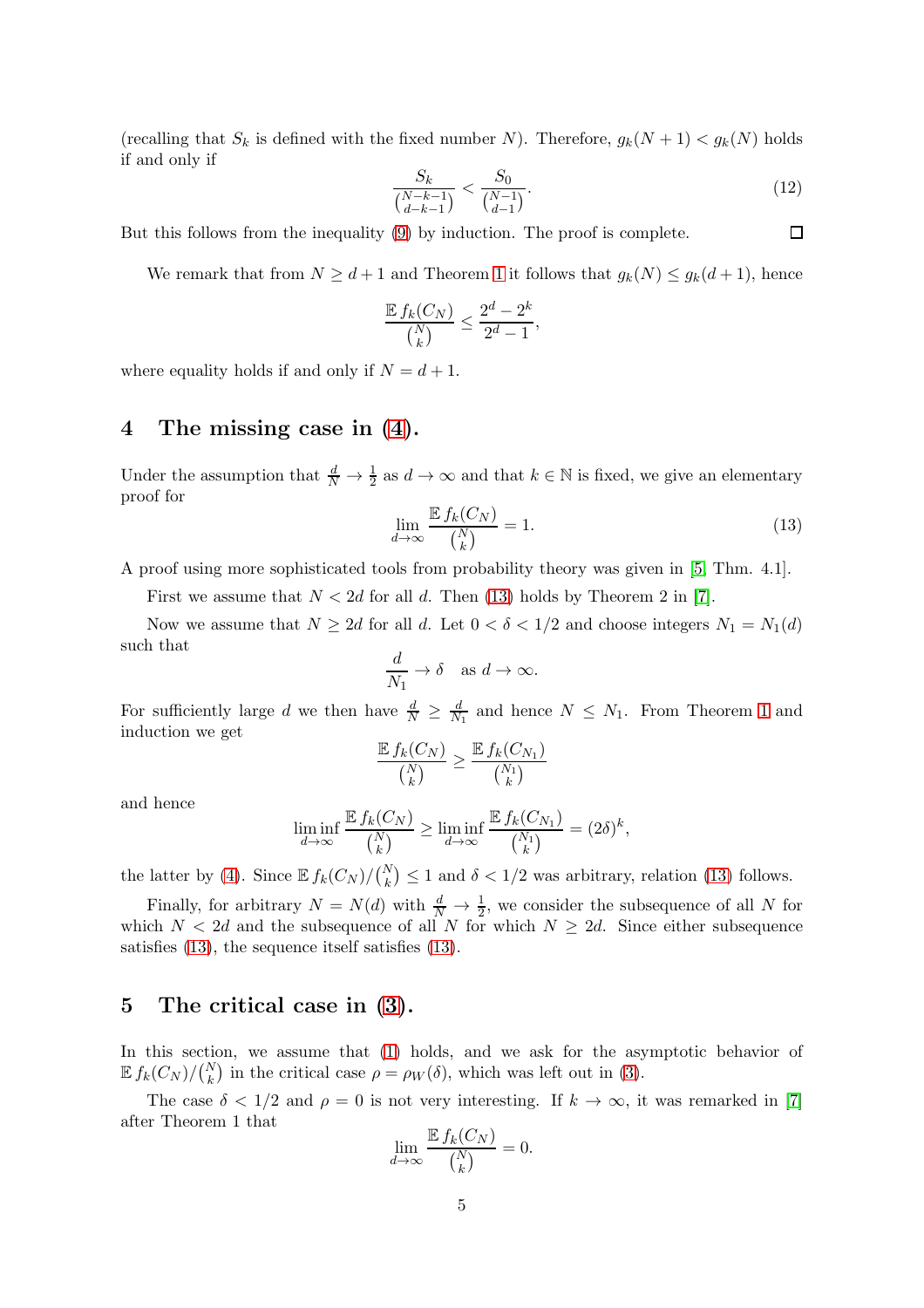If  $k \to \infty$  is not required, we can choose a sequence  $(k(d))_{d\in\mathbb{N}}$  that attains only two different values, each one infinitely often. Then it follows from [\(4\)](#page-1-1) that the sequence  $\left(\mathbb{E} f_k(C_N)/\binom{N}{k}\right)$ has two subsequences with different limits, hence this sequence has no  $d\in\mathbb{N}$ limit.

Now we consider the case

<span id="page-5-1"></span>
$$
\delta > 1/2 \quad \text{and} \quad \rho = \rho_W(\delta) = 2 - 1/\delta. \tag{14}
$$

Under the assumptions  $N = \frac{d}{\delta} + c\sqrt{d} + o\left(\sqrt{d}\right)$  and  $k = \left(2 - \frac{1}{\delta}\right)d + b\sqrt{d} + o\left(\sqrt{d}\right)$ , Godland, Kabluchko and Thäle [\[5,](#page-13-4) Thm. 4.4] have determined the limit for  $\mathbb{E} f_k(C_N)/\binom{N}{k}$ . The following theorem improves and supplements their result.

If we assume that [\(1\)](#page-0-0) holds and  $\delta > 1/2$ , then  $\rho = \rho_W(\delta)$  is equivalent to  $\frac{N-2d+k}{d} \to 0$ as  $d \to \infty$ . Theorem [2](#page-5-0) describes how the asymptotic behavior of  $N - 2d + k$  is crucial. The comparison with  $d^{\alpha}$ , for  $\alpha \in (0,1)$  is relevant, and it turns out that the exponent  $\alpha = 1/2$  is a new threshold.

In the following, if we write  $f(d) \sim c\sqrt{d}$  for a constant  $c \in \mathbb{R}$  (which may be zero), we mean that  $f(d)/\sqrt{d} \to c$  as  $d \to \infty$ . By  $\Phi$  we denote the distribution function of the standard normal distribution.

<span id="page-5-0"></span>Theorem 2. *Suppose that* [\(1\)](#page-0-0) *and* [\(14\)](#page-5-1) *hold.*

(a) *If*

<span id="page-5-2"></span>
$$
N - 2d + k \sim cd^{1/2} \quad \text{with } c \in \mathbb{R}, \tag{15}
$$

*then*

$$
\lim_{d \to \infty} \frac{\mathbb{E} f_k(C_N)}{\binom{N}{k}} = \Phi\left(-\frac{c}{\sqrt{2(1-\rho)}}\right) \in (0,1).
$$

(b) *If*

<span id="page-5-3"></span>
$$
N - 2d + k \ge cd^{\alpha} \quad \text{with } \frac{1}{2} < \alpha < 1 \text{ and } c > 0,
$$
 (16)

*then*

$$
\lim_{d \to \infty} \frac{\mathbb{E} f_k(C_N)}{\binom{N}{k}} = 0.
$$

(c) *If*

<span id="page-5-4"></span>
$$
-cd^{\alpha} \le N - 2d + k \le cd^{\alpha} \quad \text{with } 0 < \alpha < \frac{1}{2} \text{ and } c \ge 0,\tag{17}
$$

*then*

$$
\lim_{d \to \infty} \frac{\mathbb{E} f_k(C_N)}{\binom{N}{k}} = \frac{1}{2}.
$$

<span id="page-5-5"></span>
$$
N - 2d + k \le cd^{\alpha} \quad \text{with } \frac{1}{2} < \alpha < 1 \text{ and } c < 0,
$$
\n
$$
(18)
$$

*then*

(d) *If*

$$
\lim_{d \to \infty} \frac{\mathbb{E} f_k(C_N)}{\binom{N}{k}} = 1.
$$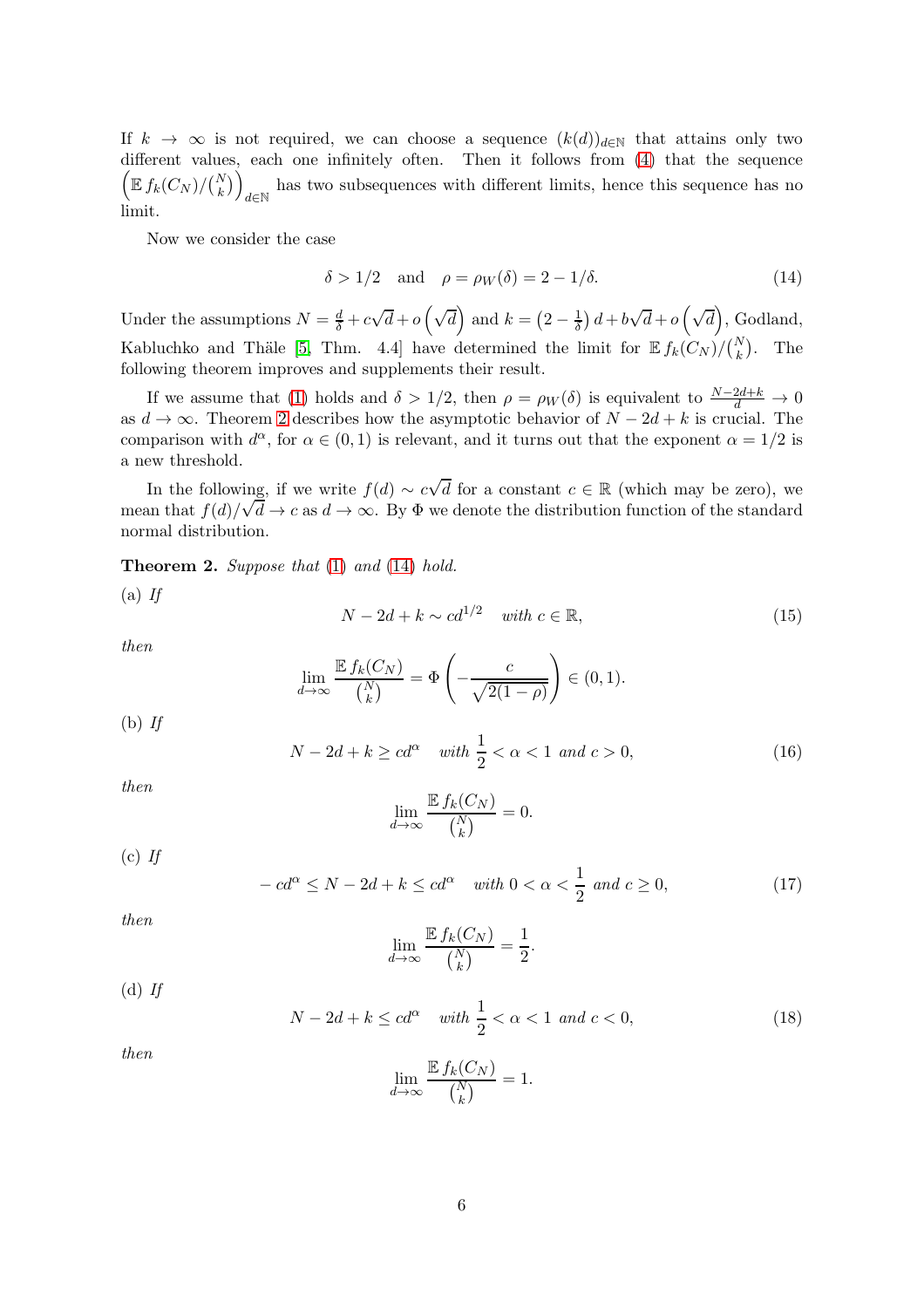*Proof.* (a) Suppose that [\(15\)](#page-5-2) holds. As observed in [\[7\]](#page-13-2) (proof of Theorem 2), it follows from the Berry–Esseen theorem that

$$
\frac{\mathbb{E} f_k(C_N)}{\binom{N}{k}} = \frac{\Phi\left(\frac{2d-N-k-1}{\sqrt{N-k-1}}\right) + O\left(\frac{1}{\sqrt{N-k-1}}\right)}{\Phi\left(\frac{2d-N-1}{\sqrt{N-1}}\right) + O\left(\frac{1}{\sqrt{N-1}}\right)}.
$$

We have

$$
\frac{N-k-1}{d} \to \frac{1}{\delta} - \rho = 2(1-\rho),
$$

$$
\frac{2d - N - k - 1}{\sqrt{N - k - 1}} = \frac{2d - N - k}{\sqrt{d}\sqrt{\frac{N - k - 1}{d}}} - \frac{\frac{1}{\sqrt{d}}}{\sqrt{\frac{N - k - 1}{d}}} \to \frac{-c}{\sqrt{2(1 - \rho)}},
$$

$$
\frac{2d - N - 1}{\sqrt{N - 1}} = \frac{\sqrt{d}\left(2 - \frac{N}{d} - \frac{1}{d}\right)}{\sqrt{\frac{N - 1}{d}}} \to \infty,
$$

where we have used that  $\delta > 1/2$ . The assertion follows.

(b) Suppose that [\(16\)](#page-5-3) holds. For any given number  $c_1 \in \mathbb{R}$  we can choose a sequence  $(N_1(d))_{d\in\mathbb{N}}$  of integers such that  $N_1 = N_1(d)$  satisfies  $N_1 - 2d + k \sim c_1 d^{1/2}$  and  $N_1 \leq N$  for sufficiently large d. From (a) it follows that  $\lim_{d\to\infty} (\mathbb{E} f_k(C_N)/{N \choose k}) = \Phi(-c_1/\sqrt{2(1-\rho)})$ . The monotonicity proved in Theorem [1](#page-2-0) now yields

$$
\limsup_{d \to \infty} \frac{\mathbb{E} f_k(C_N)}{\binom{N}{k}} = \Phi \left( \frac{-c_1}{\sqrt{2(1-\rho)}} \right).
$$

Since this holds for all  $c_1 \in \mathbb{R}$ , the assertion of (b) follows.

(c) Suppose that [\(17\)](#page-5-4) holds. Then we have

$$
\frac{|N - 2d + k|}{\sqrt{d}} \le cd^{\alpha - \frac{1}{2}} \to 0
$$

as  $d \to \infty$ . Hence  $N - 2d + k \sim 0\sqrt{d}$  and the assertion follows from (a), since

$$
\lim_{d \to \infty} \frac{\mathbb{E} f_k(C_N)}{\binom{N}{k}} = \Phi(0) = \frac{1}{2}.
$$

(d) Suppose that [\(18\)](#page-5-5) holds. Since  $(N - 2d + k)/d^{1/2} \rightarrow -\infty$ , for any given number  $c_2 \in \mathbb{R}$  we can chose a sequence  $(N_2(d))_{d \in \mathbb{N}}$  of integers such that  $N_2 = N_2(d)$  satisfies  $(N_2 - 2d + k)/d^{1/2} \rightarrow c_2$  and  $N_2 > N$  for sufficiently large d. From (a) it follows that

$$
\liminf_{d \to \infty} \frac{\mathbb{E} f_k(C_N)}{\binom{N}{k}} \ge \Phi\left(-c_2/\sqrt{2(1-\rho)}\right).
$$

 $\Box$ 

Since this holds for all  $c_2 \in \mathbb{R}$ , we get the assertion of (d).

Finally, if  $\delta = \frac{1}{2}$  $\frac{1}{2}$  and  $\rho = 0$ , then by suitable choices of sequences  $N(d)$ ,  $k(d)$ , any limit in [0, 1] can be achieved for  $\mathbb{E} f_k(C_N)/\binom{N}{k}$ , and (hence) in general no limit exists. This can be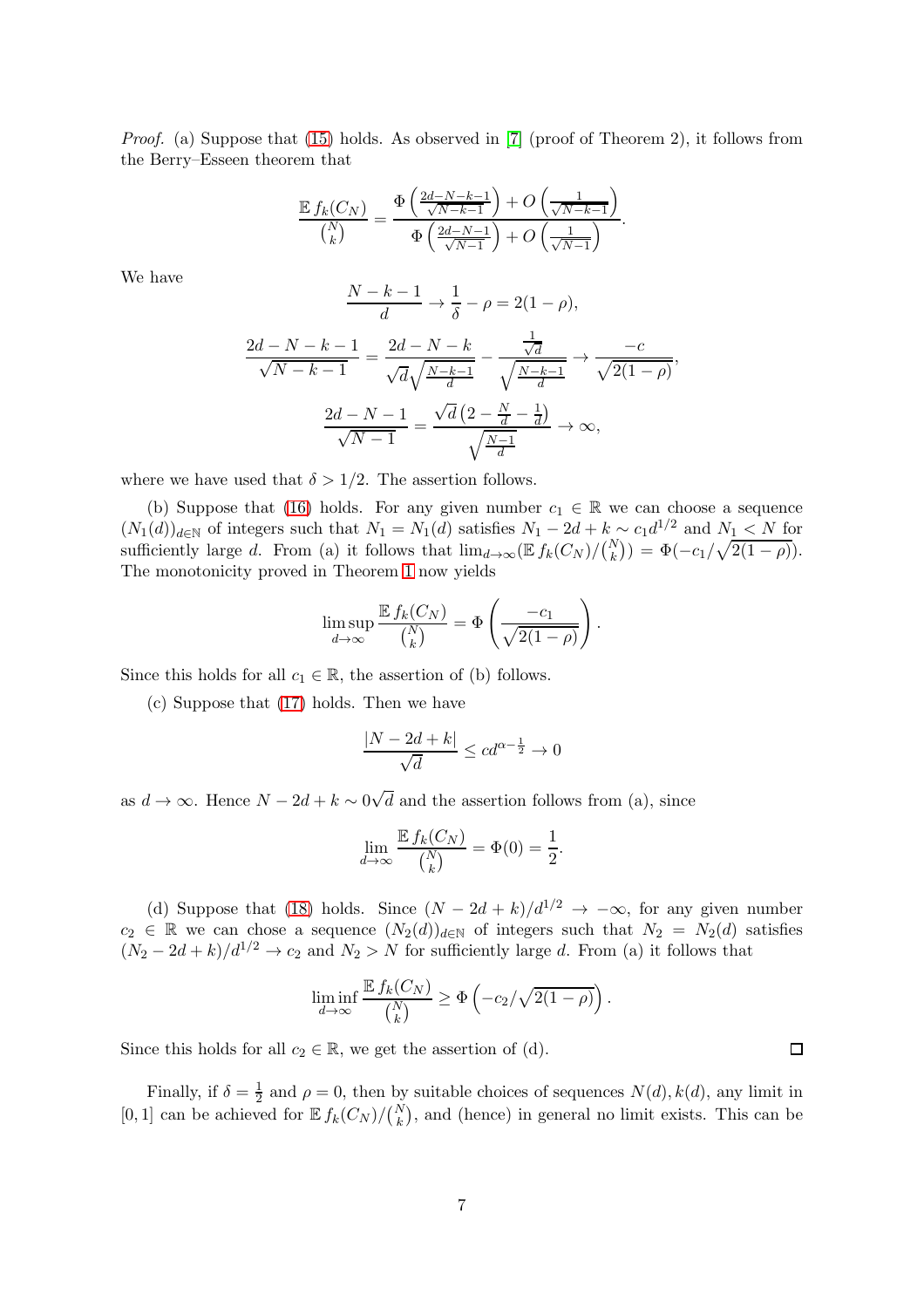deduced from the fact, following from the proof of part (a) of Theorem [2](#page-5-0) and also shown in [\[5,](#page-13-4) Thm 4.4], that  $N - 2d \sim c\sqrt{d}$  and  $k \sim b\sqrt{d}$  together imply

$$
\lim_{d \to \infty} \frac{\mathbb{E} f_k(C_N)}{\binom{N}{k}} = \frac{\Phi(- (c+b)/\sqrt{2})}{\Phi(-c/\sqrt{2})}.
$$

Similar results for the Donoho–Tanner random cones  $D<sub>N</sub>$  follow immediately from corresponding results for the Wendel probabilities. We formulate these here for completeness.

<span id="page-7-0"></span>Proposition 1. *Suppose that*

$$
\frac{d}{N} \to \delta \quad as \ d \to \infty,
$$

*with a number*  $\delta \in [0,1]$ *. Then the Wendel probabilities satisfy* 

$$
\lim_{d \to \infty} P_{d,N} = \begin{cases} 1 & \text{if } 1/2 < \delta \le 1, \\ 0 & \text{if } 0 \le \delta < 1/2. \end{cases}
$$

*Moreover, the convergence is exponentially fast.*

*Proof.* This follows from the Remark in [\[7\]](#page-13-2), after the proof of Theorem 7. For the reader's convenience, we reproduce the short proof here. Let  $\delta > \frac{1}{2}$ . If d is sufficiently large, we have  $\frac{d}{N-1}-\frac{1}{2}\geq\frac{1}{\sqrt{2}}$  $\frac{1}{2}(\delta - \frac{1}{2})$  $(\frac{1}{2}) > 0$ . Therefore,

$$
\mathbb{P}(\xi_{N-1} \ge d) = \mathbb{P}\left(\frac{\xi_{N-1}}{N-1} - \frac{1}{2} \ge \frac{d}{N-1} - \frac{1}{2}\right) \le \exp\left(-2\left(\frac{d}{N-1} - \frac{1}{2}\right)^2 (N-1)\right)
$$

by Okamoto [\[8,](#page-13-9) Theorem 2(i)] (which can be applied since  $\frac{d}{N-1} - \frac{1}{2} > 0$ ). It follows that

$$
P_{d,N} = \mathbb{P}(\xi_{N-1} \le d-1) \ge 1 - \exp\left(-\left(\delta - \frac{1}{2}\right)^2 (N-1)\right) \to 1
$$

as  $d \to \infty$ .

Let  $\delta < \frac{1}{2}$ . If d is sufficiently large, we have  $\frac{1}{2} - \frac{d-1}{N-1} \ge \frac{1}{\sqrt{2}}$  $\frac{1}{2}(\frac{1}{2}-\delta) > 0$ . Therefore,

$$
\mathbb{P}(\xi_{N-1} \le d - 1) = \mathbb{P}\left(\frac{\xi_{N-1}}{N-1} - \frac{1}{2} \le -\left(\frac{1}{2} - \frac{d-1}{N-1}\right)\right) \le \exp\left(-2\left(\frac{d-1}{N-1} - \frac{1}{2}\right)^2 (N-1)\right)
$$

by  $[8,$  Theorem 2(ii)]. It follows that

$$
P_{d,N} = \mathbb{P}(\xi_{N-1} \le d-1) \le \exp\left(-\left(\delta - \frac{1}{2}\right)^2 (N-1)\right) \to 0
$$

as  $d \to \infty$ .

 $\Box$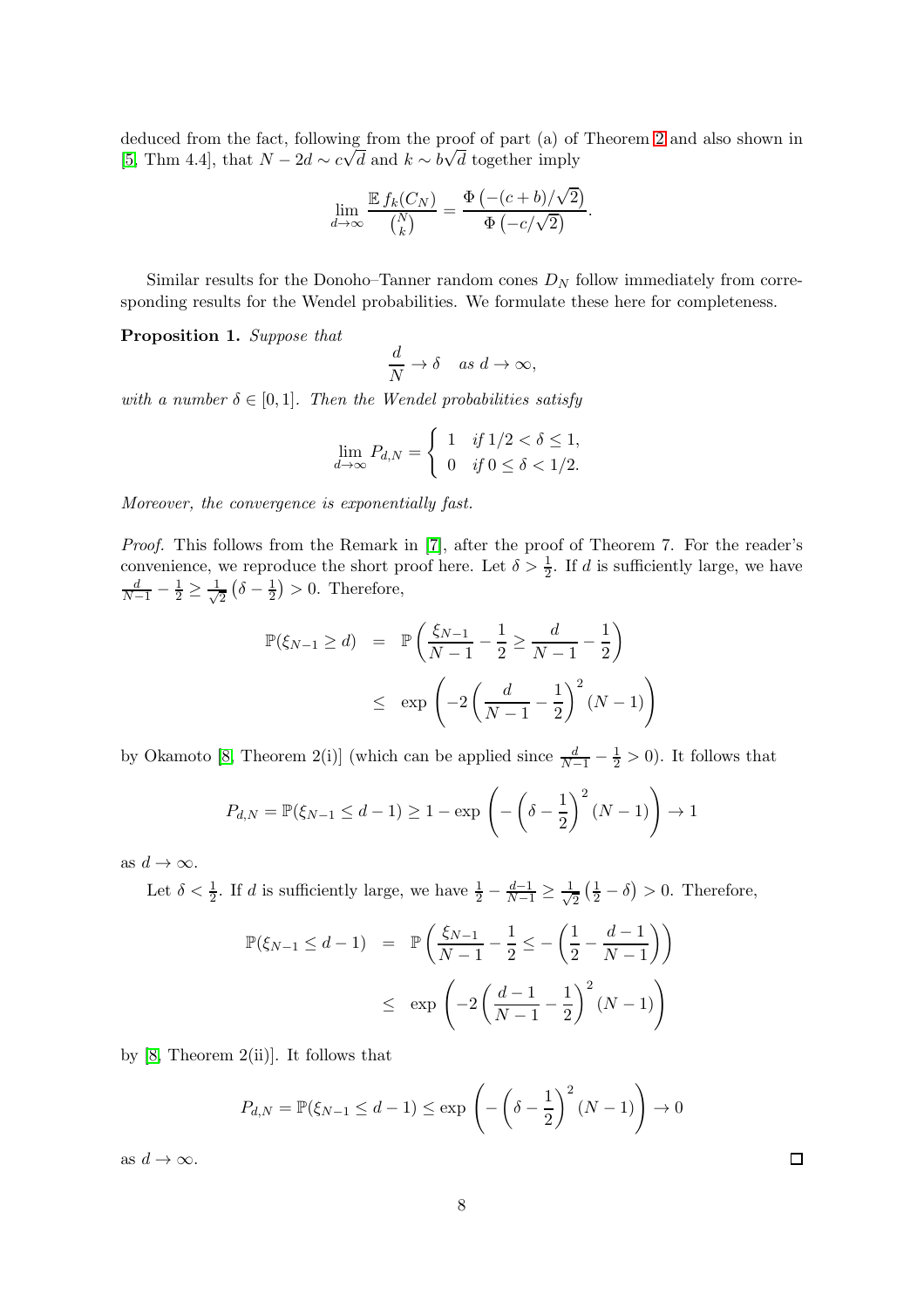The critical case  $\delta = 1/2$  is covered by the following proposition.

<span id="page-8-1"></span>Proposition 2. *Let* c *be a real constant.*

(a) *If*

<span id="page-8-0"></span>
$$
N - 2d \sim cd^{1/2},\tag{19}
$$

*then*

$$
\lim_{d \to \infty} P_{d,N} = \Phi\left(-c/\sqrt{2}\right) \in (0,1).
$$

(b) *If*

$$
N - 2d \ge cd^{\alpha} \quad \text{with } \frac{1}{2} < \alpha < 1 \text{ and } c > 0,
$$
 (20)

*then*

$$
\lim_{d \to \infty} P_{d,N} = 0.
$$

(c) *If*

$$
-cd^{\alpha} \le N - 2d \le cd^{\alpha} \quad \text{with } 0 < \alpha < \frac{1}{2} \text{ and } c \ge 0,\tag{21}
$$

*then*

(d) *If*

$$
\lim_{d \to \infty} P_{d,N} = \frac{1}{2}.
$$

$$
N - 2d \le cd^{\alpha} \quad \text{with } \frac{1}{2} < \alpha < 1 \text{ and } c < 0,
$$
 (22)

*then*

$$
\lim_{d \to \infty} P_{d,N} = 1.
$$

*In particular, for*  $1/2 < \alpha < 1$  *we can choose*  $N = N(d)$  *in such a way that*  $\frac{d}{N} \to \frac{1}{2}$ *,* 

 $N - 2d = O(d^{\alpha}),$ 

*and*

$$
\liminf_{d \to \infty} P_{d,N} = 0, \qquad \limsup_{d \to \infty} P_{d,N} = 1.
$$

*Proof.* (a) Let [\(19\)](#page-8-0) be satisfied. As in the proof of Theorem 2 in [\[7\]](#page-13-2), we have

$$
P_{d,N} = \Phi\left(\frac{2d-N-1}{\sqrt{N-1}}\right) + O\left(\frac{1}{\sqrt{N-1}}\right).
$$

The assumption [\(19\)](#page-8-0) implies that

$$
\frac{2d-N-1}{\sqrt{N-1}} \to -\frac{c}{\sqrt{2}} \quad \text{as } d \to \infty,
$$

so that the assertion follows.

Assertions (b), (c), (d) follow from (a) in combination with the trivial monotonicity,  $P_{d,N_1} > P_{d,N}$  if  $N_1 < N$ , similarly as in the proof of Theorem [2.](#page-5-0)

The remaining assertion follows by choosing a sequence  $(N(d))_{d\in\mathbb{N}}$  with suitable subse-<br>nces. quences.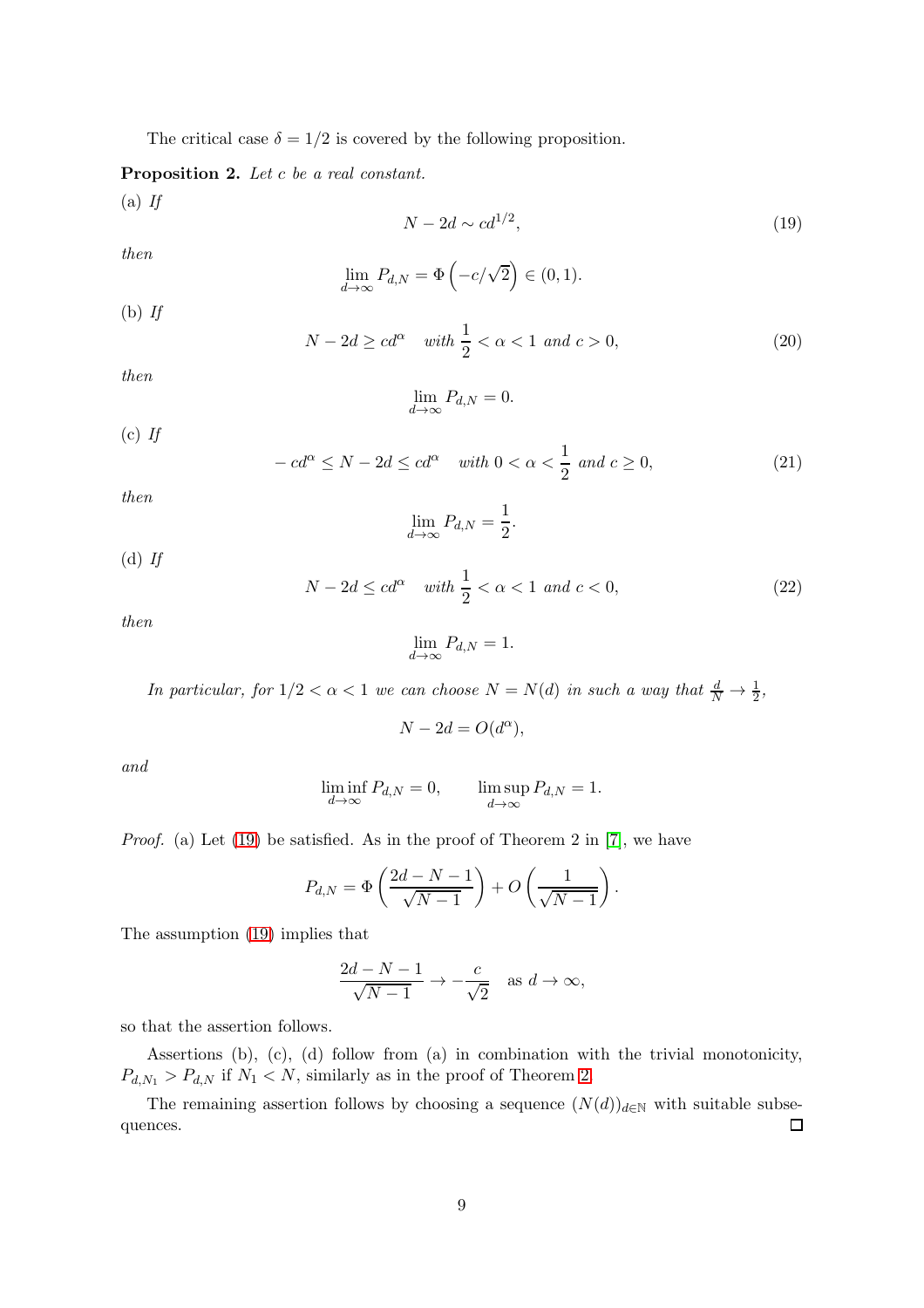As mentioned in [\(7\)](#page-2-5), we have

<span id="page-9-1"></span>
$$
\frac{\mathbb{E} f_k(D_N)}{\binom{N}{k}} = P_{d-k,N-k}.\tag{23}
$$

Let us first remark that Proposition [1](#page-7-0) allows us to give a very short proof of  $(2)$ . In fact, under the assumptions of [\(2\)](#page-0-1), we have  $d - k \to \infty$  as  $d \to \infty$ , since  $\rho < 1$ . Further, the limit

$$
\lim_{d \to \infty} \frac{d-k}{N-k} = \frac{1-\rho}{1/\delta - \rho}
$$

is larger (smaller) than  $1/2$  if  $\rho < \rho_W(\delta)$  (respectively,  $\rho > \rho_W(\delta)$ ). Hence, Proposition [1](#page-7-0) implies [\(2\)](#page-0-1) immediately.

In view of [\(23\)](#page-9-1), a counterpart to Theorem [2](#page-5-0) for  $D<sub>N</sub>$  can immediately be derived from Proposition [2.](#page-8-1) We refrain from stating it explicitly.

Further, we remark that under the assumptions

$$
\frac{d}{N} \to \delta \quad \text{as } d \to \infty, \qquad k \text{ fixed},
$$

we have

$$
\lim_{d \to \infty} \frac{\mathbb{E} f_k(D_N)}{\binom{N}{k}} = \begin{cases} 1 & \text{if } 1/2 < \delta \le 1, \\ 1/2 & \text{if } \delta = 1/2, \\ 0 & \text{if } 0 \le \delta < 1/2. \end{cases}
$$

The cases  $1/2 < \delta$  and  $\delta < 1/2$  follow from Proposition [1,](#page-7-0) and the case  $\delta = 1/2$  follows from Proposition [2\(](#page-8-1)a) with  $c = 0$ .

### <span id="page-9-0"></span>6 Differences instead of quotients

The asymptotic relation [\(2\)](#page-0-1) deals with the quotient  $\mathbb{E} f_k(D_N)/\binom{N}{k}$ . Instead of this, we can also consider the difference  $\binom{N}{k} - \mathbb{E} f_k(D_N)$ . Here a smaller critical number appears, which first showed up in related work of Donoho and Tanner [\[4\]](#page-13-0). To recall it, we denote by H the binary entropy function with base e,

$$
H(x) := -x \log x - (1 - x) \log(1 - x) \text{ for } 0 \le x \le 1,
$$

and consider the function

$$
G(\delta,\rho):=\mathsf{H}(\delta)+\delta\mathsf{H}(\rho)-(1-\rho\delta)\log 2\quad\text{for }\rho,\delta\in[0,1],
$$

introduced by Donoho and Tanner (with different notation). For fixed  $\delta \in (1/2, 1)$ , the function  $G_{\delta}$  defined by  $G_{\delta}(x) := G(\delta, x)$  has a unique zero in [0, 1] (see, e.g., Lemma 6 in [\[7\]](#page-13-2)), which is denoted by  $\rho_S(\delta)$ .

We remark that Donoho and Tanner [\[4\]](#page-13-0) have used Boole's inequality to show that

$$
\mathbb{P}\left(f_k(D_N)=\binom{N}{k}\right)\geq 1-\left[\binom{N}{k}-\mathbb{E} f_k(D_N)\right],
$$

and have proved that the right-hand side tends to 1 as  $d \to \infty$  if  $\rho < \rho_S(\delta)$ . The following theorem improves the latter fact and shows that for the difference  $\binom{N}{k} - \mathbb{E} f_k(D_N)$ , the number  $\rho_S(\delta)$  is, in fact, a threshold. We say that a function g depending on the dimension d remains in an interval I if  $g(d) \in I$  for all d. An interval is called positive if its bounds are positive numbers.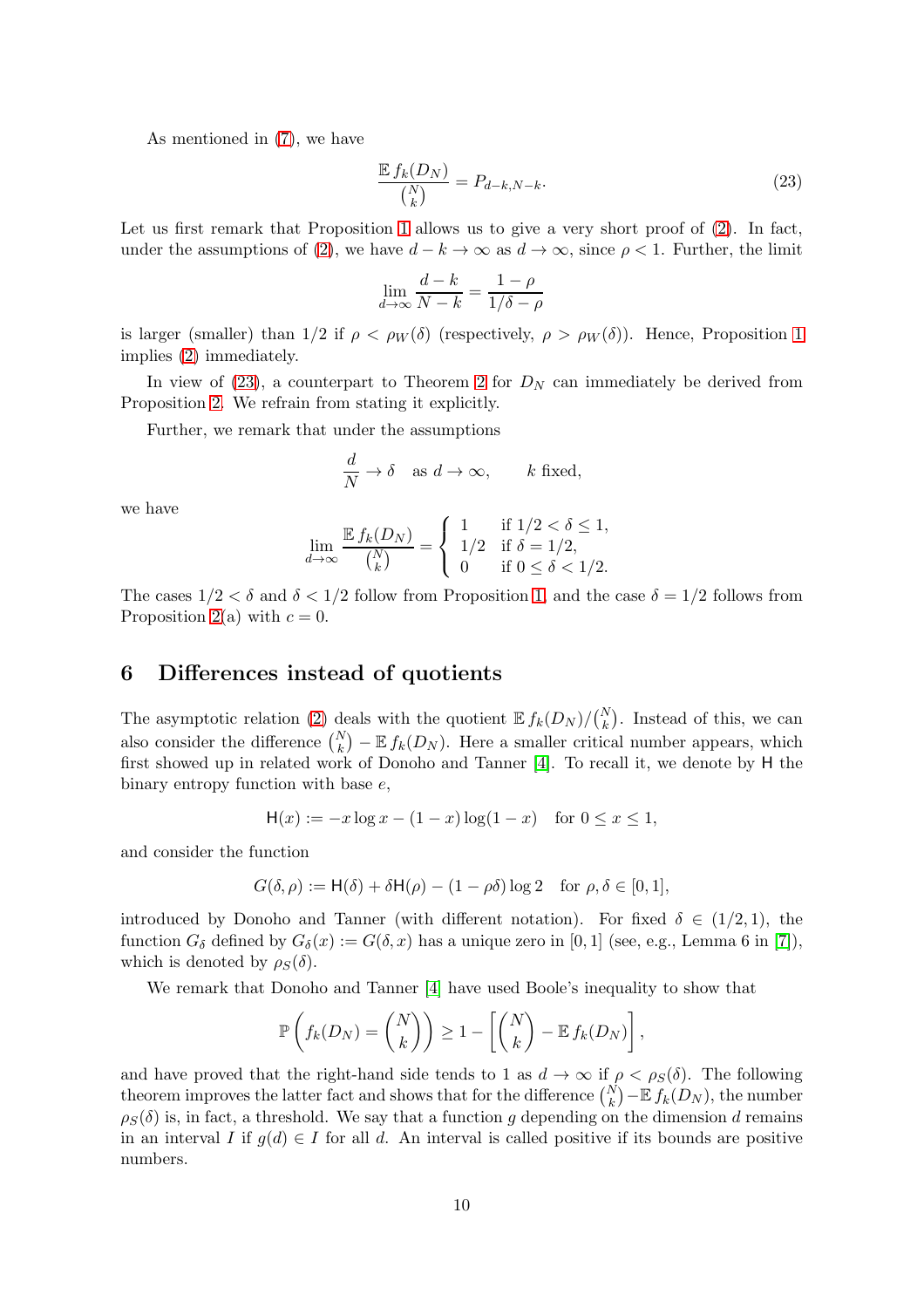<span id="page-10-3"></span>**Theorem 3.** Let  $1/2 < \delta < 1$  and  $0 < \rho < \rho_W(\delta) = 2 - 1/\delta$  be given. Let  $k < d < N$  be *integers (depending on* d*) such that*

$$
\frac{d}{N} =: \delta_d \to \delta, \qquad \frac{k}{d} =: \rho_d \to \rho \qquad \text{as } d \to \infty.
$$

*Then*

<span id="page-10-2"></span>
$$
\binom{N}{k} - \mathbb{E} f_k(D_N) = \frac{1}{N} e^{NG(\delta_d, \rho_d)} \cdot g(d),\tag{24}
$$

*where* g *remains in a bounded positive interval.*

*In particular,*

$$
\lim_{d \to \infty} \left[ \binom{N}{k} - \mathbb{E} f_k(D_N) \right] = \begin{cases} 0 & \text{if } \rho < \rho_S(\delta), \\ \infty & \text{if } \rho > \rho_S(\delta). \end{cases}
$$

*If*  $\rho = \rho_S(\delta)$ *, then the numbers* N *and* k *can be chosen such that* 

$$
\liminf_{d \to \infty} \left[ \binom{N}{k} - \mathbb{E} f_k(D_N) \right] = 0 \quad \text{and} \quad \limsup_{d \to \infty} \left[ \binom{N}{k} - \mathbb{E} f_k(D_N) \right] = \infty.
$$

*Proof.* From [\(23\)](#page-9-1) we have

$$
\binom{N}{k} - \mathbb{E} f_k(D_N) = \binom{N}{k} \left[1 - P_{d-k, N-k}\right] = \binom{N}{k} P_{N-d, N-k},\tag{25}
$$

since  $P_{m,M} + P_{M-m,M} = 1$ , hence

$$
\binom{N}{k} - \mathbb{E} f_k(D_N) = \binom{N}{k} \frac{1}{2^{N-k-1}} \sum_{i=0}^{N-d-1} \binom{N-k-1}{i}.
$$
 (26)

We consider each of the three factors. Abbreviating  $\delta_d \rho_d =: \tau_d$ , we obtain from Stirling's approximation

$$
n! = \sqrt{2\pi n} \, e^{-n} n^n e^{\theta/12n}, \quad 0 < \theta = \theta(n) < 1,
$$

that

<span id="page-10-0"></span>
$$
\binom{N}{k} = \frac{1}{\sqrt{2\pi\tau_d(1-\tau_d)}} \cdot \frac{1}{\sqrt{N}} \cdot e^{N\mathsf{H}(\tau_d)} \cdot e^{\frac{\theta_1}{12N}},\tag{27}
$$

with a number  $\theta_1$  (depending on d) in a fixed interval independent of d. Next, we write

<span id="page-10-1"></span>
$$
\frac{1}{2^{N-k-1}} = 2e^{-N(1-\tau_d)\log 2}.\tag{28}
$$

To estimate the sum of binomial coefficients, we note that Lemma 3 of [\[7\]](#page-13-2) yields the following. If  $n, m \in \mathbb{N}$  are integers with  $2m < n+1$ , then

$$
\binom{n}{m} \le \sum_{i=0}^m \binom{n}{i} \le \binom{n}{m} \frac{n-m+1}{n-2m+1}.
$$

With  $m = N - d - 1$  and  $n = N - k - 1$  we have  $2m < n$  for sufficiently large d, since

$$
\frac{N-d-1}{N-k-1} < \frac{N-d}{N-k} =: \sigma_d = \frac{1-\delta_d}{1-\tau_d} \to \frac{1-\delta}{1-\delta\rho} < \frac{1}{2}.
$$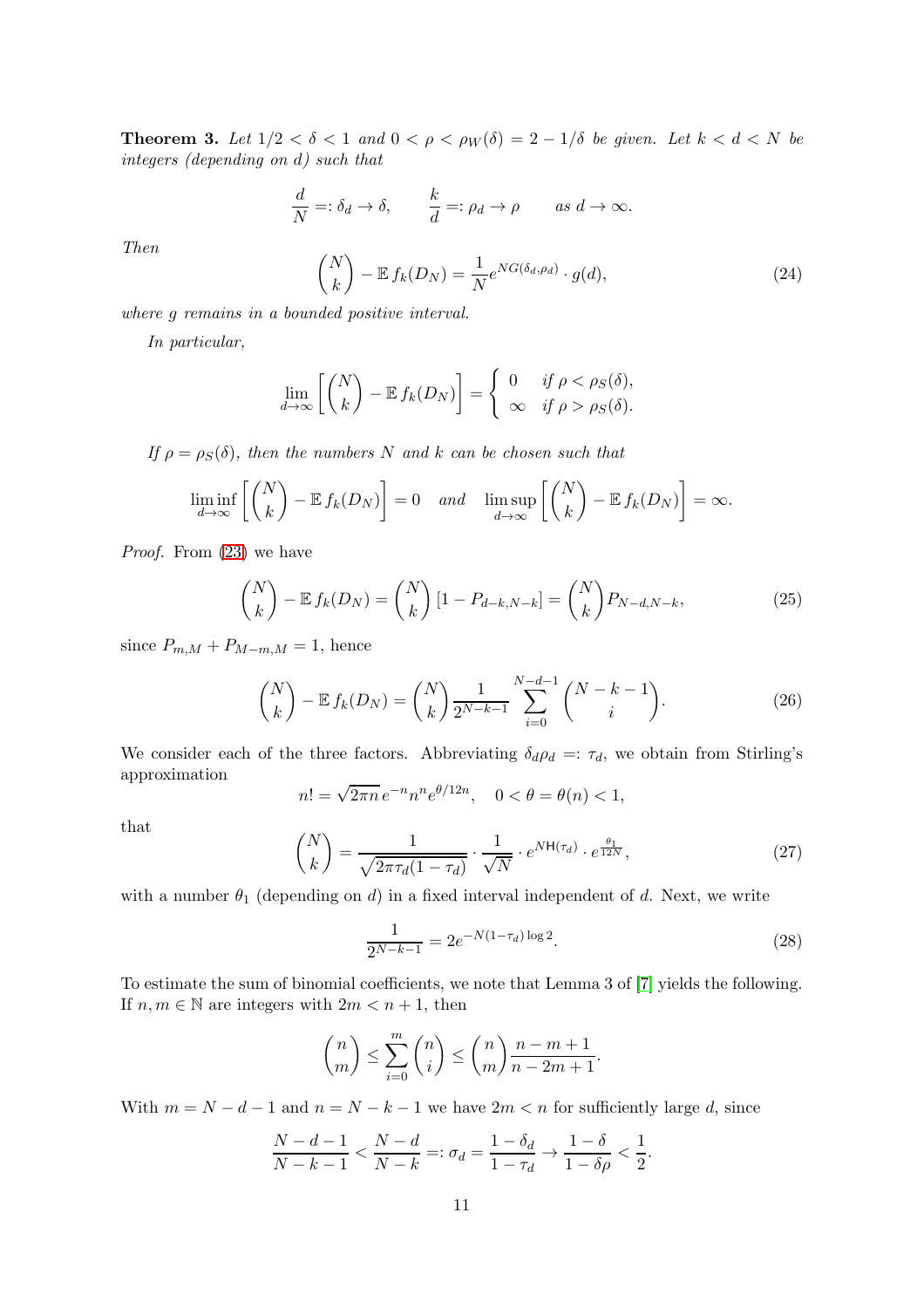Since

$$
\frac{n-m+1}{n-2m+1} = \frac{d-k+1}{2d-N-k+2} \rightarrow \frac{1-\rho}{\rho_W(\delta)-\rho}
$$

as  $d \to \infty$  and

$$
\binom{N-k-1}{N-d-1} = \binom{N-k}{N-d} \sigma_d,
$$

we see that

$$
\sum_{i=0}^{N-d-1} {N-k-1 \choose i} = {N-k \choose N-d} \cdot g_1(d),
$$

where  $g_1$  remains in a bounded positive interval. Stirling's approximation gives

<span id="page-11-0"></span>
$$
\binom{N-k}{N-d} = \frac{1}{\sqrt{2\pi\sigma_d(1-\sigma_d)}} \cdot \frac{1}{\sqrt{N-k}} \cdot e^{(N-k)\mathsf{H}(\sigma_d)} \cdot e^{\frac{\theta_2}{12(N-k)}} \tag{29}
$$

with a number  $\theta_2$  in a fixed interval independent of d. We combine [\(27\)](#page-10-0), [\(28\)](#page-10-1), [\(29\)](#page-11-0) and note that each of

$$
\frac{e^{\theta_1/12N}}{\sqrt{2\pi\tau_d(1-\tau_d)}}, \qquad \frac{e^{\theta_2/12(N-k)}}{\sqrt{2\pi\sigma_d(1-\sigma_d)}}, \qquad \sqrt{\frac{N}{N-k}}
$$

has a positive finite limit as  $d \to \infty$ . It follows that

$$
\binom{N}{k} - \mathbb{E} f_k(D_N) = \frac{1}{N} e^{N[\mathsf{H}(\tau_d) + (1 - \tau_d) \mathsf{H}(\sigma_d) - (1 - \tau_d) \log 2]} \cdot g(d),
$$

where g remains in a bounded positive interval.

Since an elementary calculation yields that

<span id="page-11-1"></span>
$$
\mathsf{H}(\tau_d) + (1 - \tau_d)\mathsf{H}(\sigma_d) - (1 - \tau_d)\log 2 = G(\delta_d, \rho_d),\tag{30}
$$

relation [\(24\)](#page-10-2) follows.

Now suppose that  $\rho < \rho_S(\delta)$ . Since  $G(\delta_d, \rho_d) \to G(\delta, \rho) < 0$ , there is a constant c such that  $G(\delta_d, \rho_d) \leq c < 0$  for all large d. Hence, [\(24\)](#page-10-2) implies that  $\lim_{d\to\infty} \left[ \binom{N}{k} - \mathbb{E} f_k(D_N) \right] = 0.$ This was proved in a different way in [\[4\]](#page-13-0).

The assertion that  $\lim_{d\to\infty} \left[ \binom{N}{k} - \mathbb{E} f_k(D_N) \right] = \infty$  if  $\rho > \rho_S(\delta)$  (which implies that  $G(\delta, \rho) > 0$ ) is now obtained in the same way.

Now we assume that  $\rho = \rho_S(\delta)$ . To prove the remaining assertion, we start with the fixed  $\delta \in (1/2, 1)$  and define  $N = N(d)$  by

$$
N := \lfloor d/\delta \rfloor, \quad \text{hence } 0 \le \delta_d - \delta < \frac{1}{N}.
$$

The function  $G(\delta, \cdot)$  is equal to 0 at  $\rho$  and is strictly increasing in a neighborhood of  $\rho$ . Since  $0 < ((-1)^d \frac{1}{2} + 1) N^{-1} \cdot \log N \to 0$  as  $d \to \infty$ , for sufficiently large d there is a unique number  $\rho(d) \in (\rho, 1)$  such that

$$
G(\delta, \rho(d)) = \left( (-1)^d \frac{1}{2} + 1 \right) \cdot \frac{\log N}{N}.
$$

We define the number  $k = k(d)$  by

$$
k := \lfloor \rho(d)d \rfloor, \quad \text{hence } 0 \le \rho(d) - \rho_d < \frac{2}{N},
$$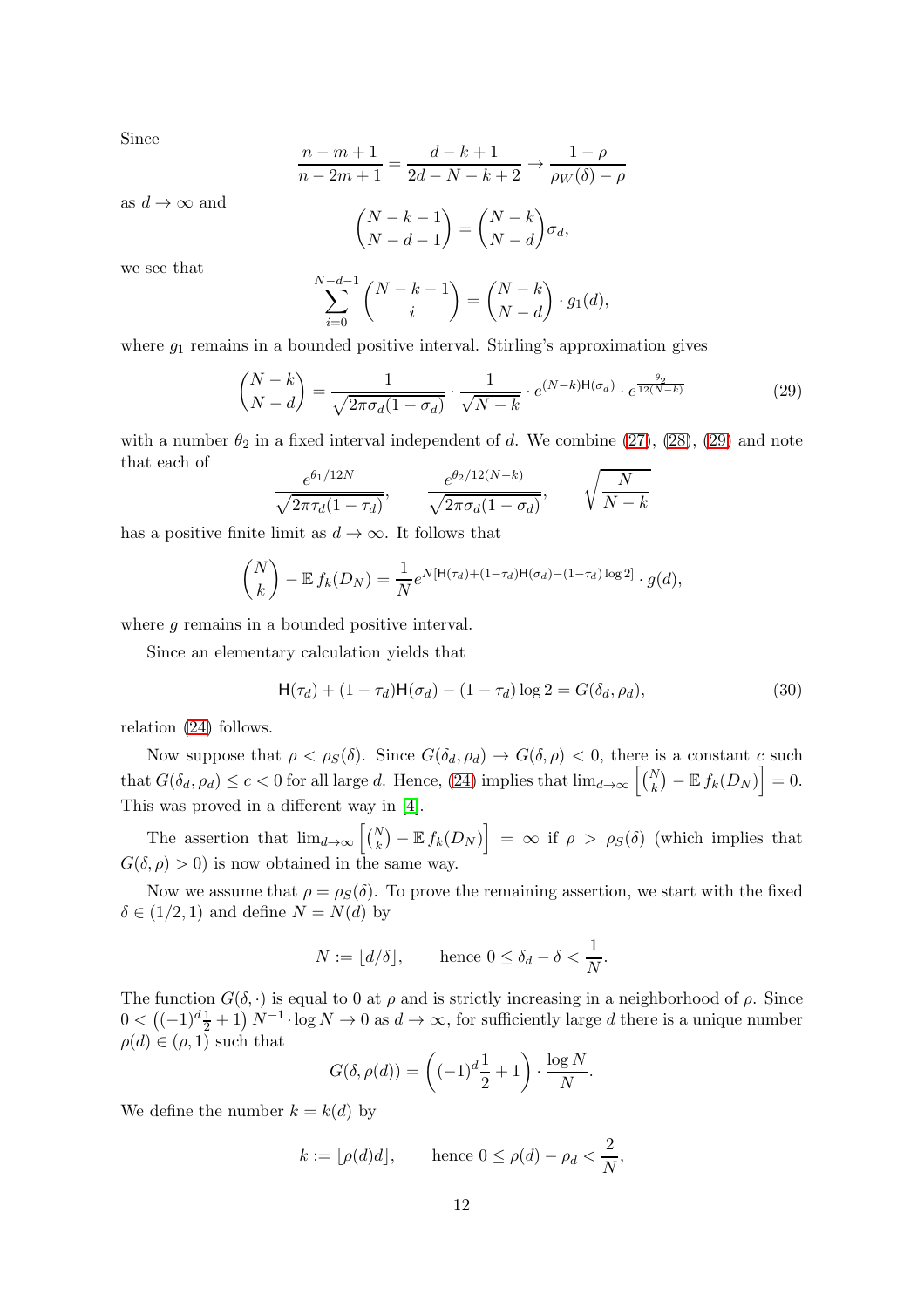since we can assume that  $d/N > 1/2$  if d is sufficiently large.

The function G is differentiable in a neighborhood of  $(\delta, \rho)$ , hence there are positive constants  $c_1, c_2, c_3$ , independent of d, such that for sufficiently large d we have

$$
|G(\delta_d, \rho_d) - G(\delta, \rho(d))| \leq |G(\delta_d, \rho_d) - G(\delta, \rho_d)| + |G(\delta, \rho_d) - G(\delta, \rho(d))|
$$
  

$$
\leq c_1|\delta_d - \delta| + c_2|\rho_d - \rho(d)| \leq \frac{c_3}{N}.
$$

Thus, if we write

$$
G(\delta_d, \rho_d) - G(\delta, \rho(d)) = \frac{g_2}{N},
$$

then  $g_2$  is a function which remains in a bounded interval (independent of  $d$ ), and

<span id="page-12-0"></span>
$$
\frac{1}{N}e^{NG(\delta_d,\rho_d)} = e^{g_2} \cdot \begin{cases} \sqrt{N}, & \text{if } d \text{ is even}, \\ \sqrt{N}^{-1}, & \text{if } d \text{ is odd}. \end{cases}
$$
\n(31)

Combining [\(24\)](#page-10-2) and [\(31\)](#page-12-0), we obtain the remaining assertion.

Now we deal with the Cover–Efron cones.

**Theorem 4.** Let  $1/2 < \delta < 1$  and  $0 < \rho < \rho_W(\delta) = 2 - 1/\delta$  be given. Let  $k < d < N$  be *integers (depending on* d*) such that*

$$
\frac{d}{N} =: \delta_d \to \delta, \qquad \frac{k}{d} =: \rho_d \to \rho \qquad \text{as } d \to \infty.
$$

*Then*

<span id="page-12-1"></span>
$$
\binom{N}{k} - \mathbb{E} f_k(C_N) = \frac{1}{N} e^{NG(\delta_d, \rho_d)} \cdot h(d),\tag{32}
$$

*where* h *remains in a bounded positive interval.*

*In particular,*

$$
\lim_{d \to \infty} \left[ \binom{N}{k} - \mathbb{E} f_k(C_N) \right] = \begin{cases} 0 & \text{if } \rho < \rho_S(\delta), \\ \infty & \text{if } \rho > \rho_S(\delta). \end{cases}
$$

*If*  $\rho = \rho_S(\delta)$ *, then the numbers* N *and* k *can be chosen such that* 

$$
\liminf_{d \to \infty} \left[ \binom{N}{k} - \mathbb{E} f_k(C_N) \right] = 0 \quad \text{and} \quad \limsup_{d \to \infty} \left[ \binom{N}{k} - \mathbb{E} f_k(C_N) \right] = \infty.
$$

*Proof.* It follows from [\(7\)](#page-2-5) and [\(8\)](#page-2-3) that  $\binom{N}{k} - \mathbb{E} f_k(C_N) < \binom{N}{k} - \mathbb{E} f_k(D_N)$ , hence Theorem [3](#page-10-3) yields  $\binom{N}{k} - \mathbb{E} f_k(C_N) < \frac{1}{N}$  $\frac{1}{N}e^{NG(\delta_d,\rho_d)} \cdot c$  with a constant c independent of d.

For a corresponding lower bound, we note that Lemma 1 in [\[7\]](#page-13-2) yields that

$$
\binom{N}{k} - \mathbb{E} f_k(C_N) = \binom{N}{k} \frac{A}{1+A}
$$

$$
= \binom{N}{k} \frac{1}{2^{N-1} P_{d,N}} \sum_{j=1}^k \binom{k}{j} \sum_{m=0}^{j-1} \binom{N-k-1}{d-k+m}.
$$

 $\Box$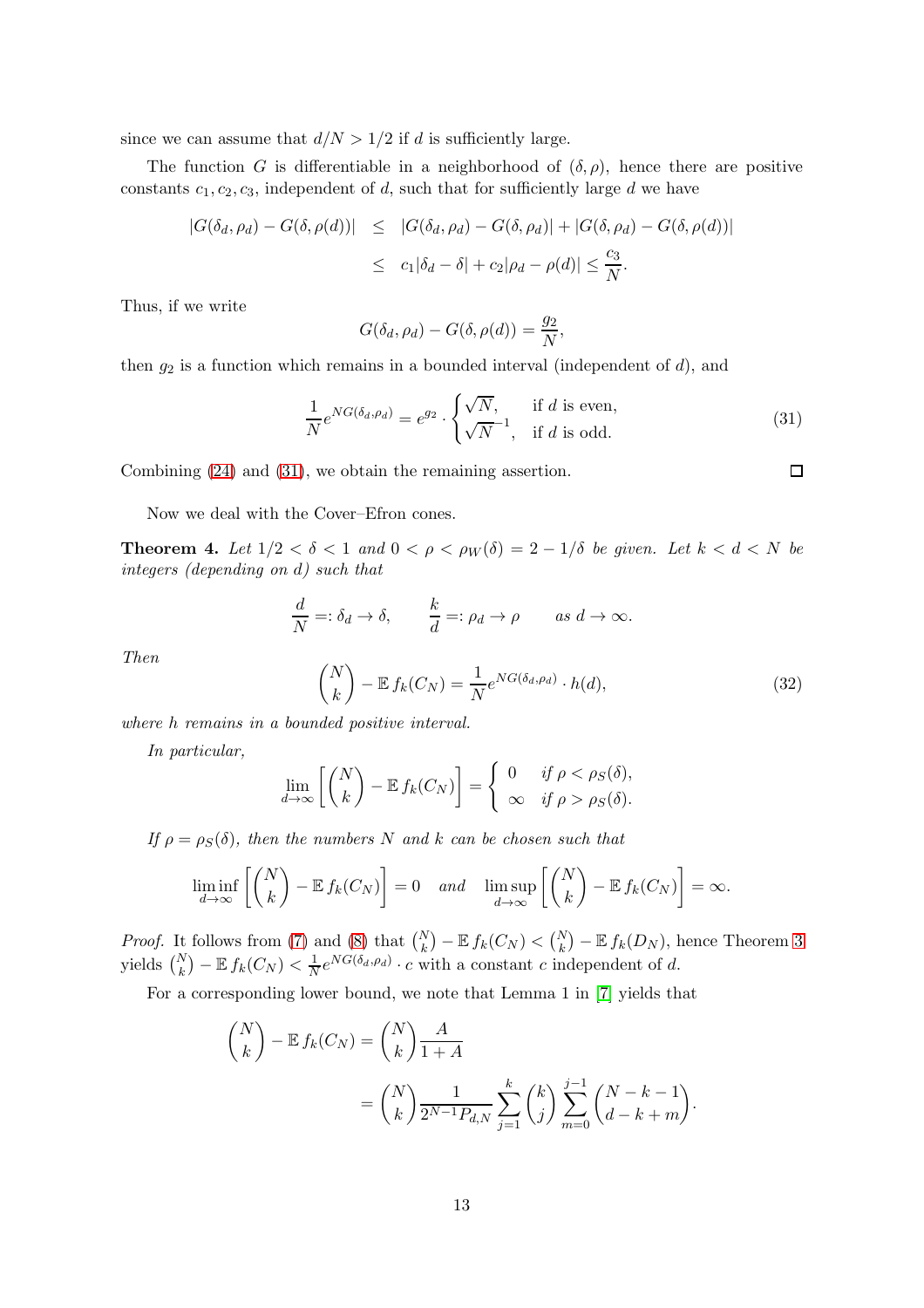Using the rough estimates  $P_{d,N} \leq 1$  and

$$
\sum_{m=0}^{j-1} {N-k-1 \choose d-k+m} \ge {N-k-1 \choose d-k},
$$

we obtain

$$
\binom{N}{k} - \mathbb{E} f_k(C_N) \ge 2^{1-N} \binom{N}{k} \sum_{j=1}^k \binom{k}{j} \binom{N-k-1}{d-k}
$$

$$
\ge 2^{k-N} \binom{N}{k} \frac{N-d}{N-k} \binom{N-k}{N-d}.
$$

We can now use  $(27)$ ,  $(28)$ ,  $(29)$ ,  $(30)$  to complete the proof of  $(32)$ .

The last assertion follows as in the proof of Theorem [3.](#page-10-3)

 $\Box$ 

Acknowledgement. DH was supported by the German Research Foundation (DFG) via the Priority Program SPP 2265: *Random Geometric Systems*.

## <span id="page-13-3"></span>References

- <span id="page-13-1"></span>[1] Amelunxen, D., Lotz, M., McCoy, M.B., Tropp, J.A., Living on the edge: phase transitions in convex programs with random data. *Inf. Inference* 3 (2014), 224–294.
- [2] Cover, T.M., Efron, B., Geometrical probability and random points on a hypersphere. *Ann. Math. Stat.* 38 (1967), 213–220.
- <span id="page-13-8"></span>[3] Devillers, O., Glisse, M., Goaoc, X., Moroz, G., Reitzner, M., The monotonicity of f-vectors of random polytopes. *Electron. Commun. Probab.* 18 (2013), *no.* 23, 8 *pp.*
- <span id="page-13-0"></span>[4] Donoho, D.L., Tanner, J., Counting the faces of randomly-projected hypercubes and orthants, with applications. *Discrete Comput. Geom.* 43 (2010), 522–541.
- <span id="page-13-7"></span><span id="page-13-4"></span>[5] Godland, T., Kabluchko, Z., Thäle C., Random cones in high dimensions I: Donoho– Tanner and Cover–Efron cones. [arXiv:2012.06189v](http://arxiv.org/abs/2012.06189)1
- [6] Hug, D., Schneider, R., Random conical tessellations. *Discrete Comput. Geom.* 56 (2016), 395–462.
- <span id="page-13-2"></span>[7] Hug, D., Schneider, R., Threshold phenomena for random cones. *Discrete Comput. Geom.* (accepted), [arXiv:2004.11473v](http://arxiv.org/abs/2004.11473)2
- <span id="page-13-9"></span>[8] Okamoto, M., Some inequalities relating to the partial sum of binomial probabilities. *Ann. Inst. Statist. Math.* 10 (1958), 29–35.
- <span id="page-13-6"></span><span id="page-13-5"></span>[9] Schneider, R., Weil, W., *Stochastic and Integral Geometry.* Springer, Berlin, 2008.
- [10] Wendel, J.G., A problem in geometric probability. *Math. Scand.* 11 (1962), 109–111.